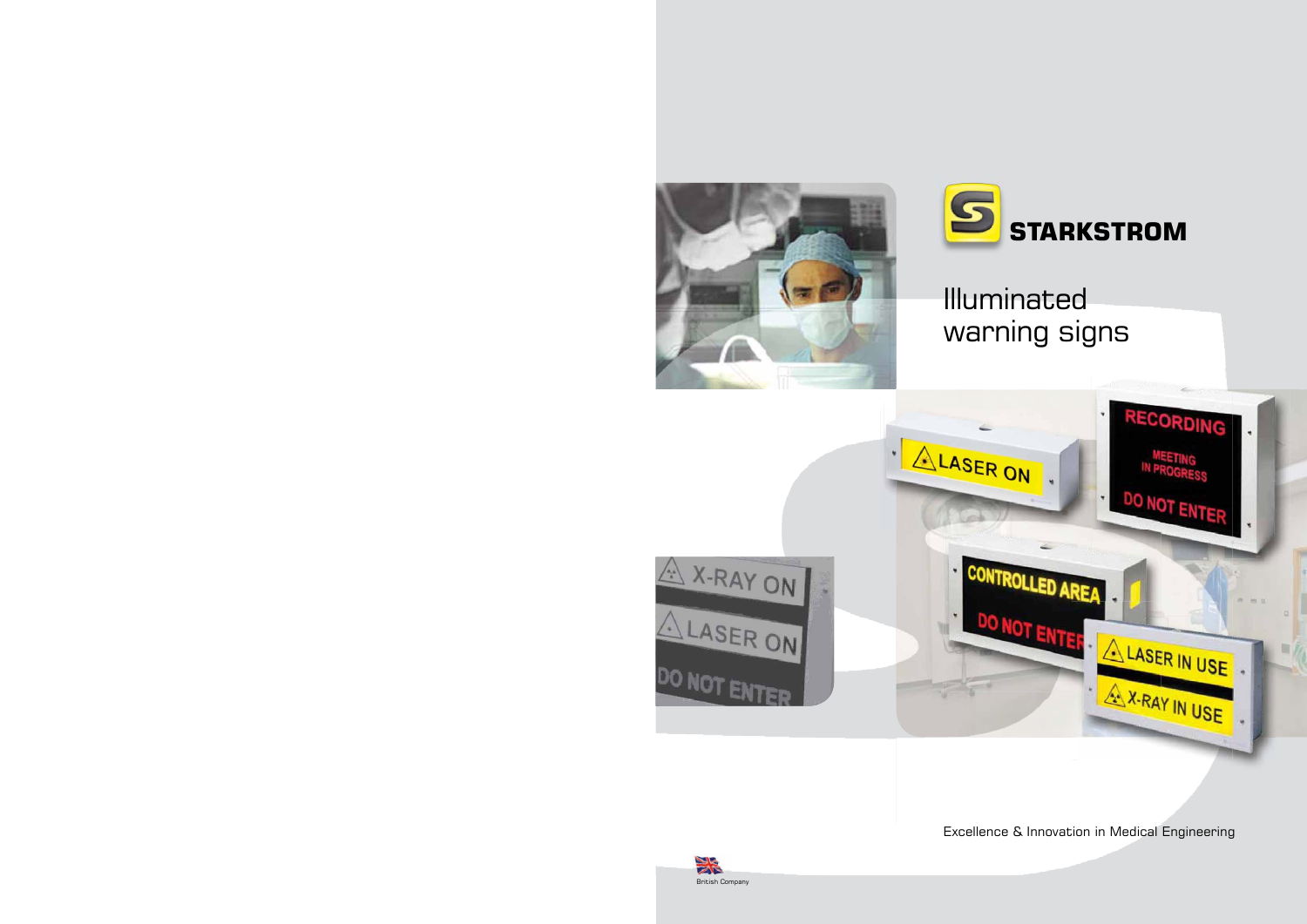Controlled Area – Do Not Enter

**Recording** 

Lecture In **Progress** 



Theatre In-Use

Laser On

Laser In-Use

Caution – Laser In-Use

Protected Area – Do Not Enter

Mains On

X-Ray On

| <b>STARRES</b>   | <b>Dimensions:</b><br>Overall Size: 279h x 355w x 75d<br>20mm Conduit Knockouts<br>Lamp Type:<br>3x8W T5 Fluorescent. Mains HF                 | ₹Есо   |
|------------------|------------------------------------------------------------------------------------------------------------------------------------------------|--------|
| <b>MS-11-5L</b>  | <b>Dimensions:</b><br>Overall Size: 105h x 355w x 75d<br>20mm Conduit Knockouts<br>Lamp Type:<br>1x8W T5 Fluorescent, Mains HF                 |        |
| <b>MS-11-5L</b>  | <b>Dimensions:</b><br>Overall Size: 105h x 355w x 75d<br>20mm Conduit Knockouts<br>Lamp Type:<br>1x8W T5 Fluorescent. Mains HF                 |        |
| <b>TRACKER</b>   | <b>Dimensions:</b><br>Overall Size: 192h x 355w x 75d<br>20mm Conduit Knockouts<br>Lamp Type:<br>2x8W T5 Fluorescent. Mains HF                 |        |
|                  | <b>Dimensions:</b><br>Overall Size: 192h x 355w x 75d<br>20mm Conduit Knockouts<br>Lamp Type:<br>2x8W T5 Fluorescent. Mains HF                 |        |
| <b>INS-33-SL</b> | <b>Dimensions:</b><br>Overall Size: 279h x 355w x 75d<br>20mm Conduit Knockouts<br>Lamp Type:<br>3x8W T5 Fluorescent. Mains HF                 | A LASE |
| <b>NS-40-SL</b>  | <b>Dimensions:</b><br>Overall Size: 195h x 340w x 77d<br>20mm Conduit Knockouts<br>Lamp Type:<br>2x8W T5 Fluorescent. Mains HF<br>$+2x15w$ SBC | CONTR  |
|                  |                                                                                                                                                |        |

X-Ray In-Use

Do Not Enter

**Engaged** 

Room In-Use – Do Not Enter

Room In-Use – X-Ray On

Darkroom In Use

Conference In Progress

No Entry

**We can supply any custom legend you require in any combination. Please note the examples shown are product types and not specific part numbers. Please contact our sales team for more information.**

Starkstrom's range of robust, high quality, one two and three channel CE marked Illuminated Warning Signs are manufactured to BS EN60598-1 & BS EN55015 and are MEIGaN compliant, fully earthed, Class 1 equipment for equipotential bonding and touch voltages. They can be seamlessly integrated into laser interlocking and x-ray safety protection systems.

| <b>IWS-11-F</b>    | <b>Dimensions:</b><br>Overall Size: 105h x 355w x 9d<br>Wall Cutout: 90h x 337w x 66d<br>20mm Conduit Knockouts<br>Lamp Type:<br>1x8W T5 Fluorescent, Mains HF  | <b>ENGAGED</b>                                    |
|--------------------|-----------------------------------------------------------------------------------------------------------------------------------------------------------------|---------------------------------------------------|
| <b>IWS-22-F</b>    | <b>Dimensions:</b><br>Overall Size: 192h x 355w x 9d<br>Wall Cutout: 177h x 337w x 66d<br>20mm Conduit Knockouts<br>Lamp Type:<br>2x8W T5 Fluorescent. Mains HF | <b>ALASER IN USE</b><br>A X-RAY IN USE            |
| <b>IWS-33-F</b>    | <b>Dimensions:</b><br>Overall Size: 279h x 355w x 9d<br>Wall Cutout: 264h x 337w x 66d<br>20mm Conduit Knockouts<br>Lamp Type:<br>3x8W T5 Fluorescent. Mains HF | ALASER IN USE .<br>A X-RAY IN USE<br>DO NOT ENTER |
| <b>IWS-11-5</b>    | <b>Dimensions:</b><br>Overall Size: 105h x 355w x 75d<br>20mm Conduit Knockouts<br><b>Lamp Type:</b><br>1x8W T5 Fluorescent. Mains HF                           | <b>ROOM IN US</b>                                 |
| <b>IWS-11-5</b>    | <b>Dimensions:</b><br>Overall Size: 105h x 355w x 75d<br>20mm Conduit Knockouts<br>Lamp Type:<br>1x8W T5 Fluorescent, Mains HF                                  | ALASER ON                                         |
| ၯ<br><b>IWS-22</b> | <b>Dimensions:</b><br>Overall Size: 192h x 355w x 75d<br>20mm Conduit Knockouts<br>Lamp Type:<br>2x8W T5 Fluorescent. Mains HF                                  | DO NOT ENTER                                      |
| <b>IWS-21-5</b>    | <b>Dimensions:</b><br>Overall Size: 192h x 355w x 75d<br>20mm Conduit Knockouts<br>Lamp Type:<br>2x8W T5 Fluorescent, Mains HF                                  | CONTROLLED                                        |